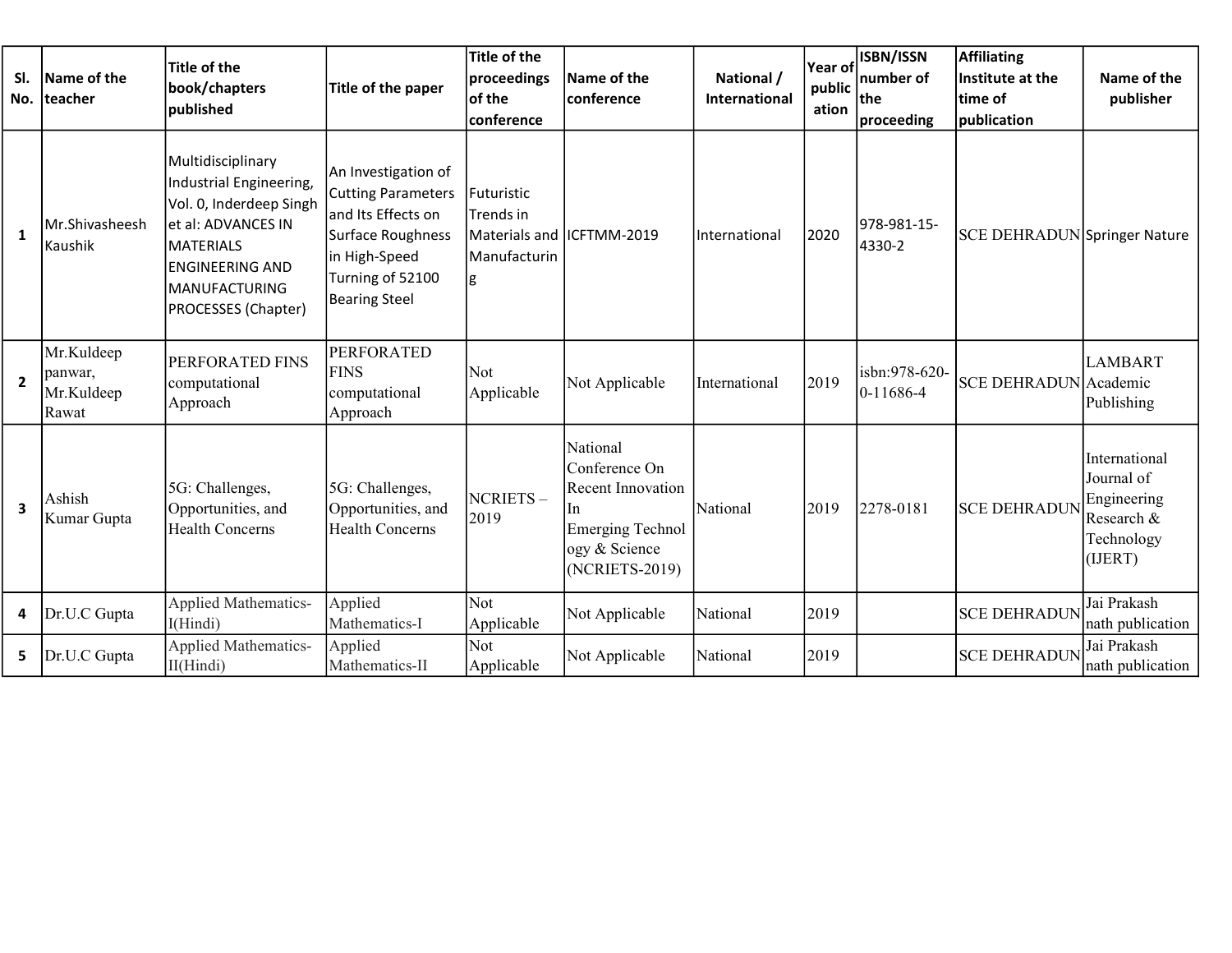| 6                       | Shivasheesh<br>Kaushik | (Remarks: Conference<br>Research Paper) | Comparative<br>Analysis on Heat<br>Transmission and<br><b>Fluid Flow Attributes</b><br>in Solar Air<br>Accumulator<br>Passage with<br>Diverse Faux<br>Jaggedness<br>Silhouettes on<br>Absorber Panel"<br>(Paper presented<br>Publication is under<br>process) | International<br>Conference<br>on Advanced<br>Scientific<br>Innovation in<br>Science,<br>Engineering<br>land<br>Technology | ICASISET 2019 | International | 2019 | $2249 - 8958$ | SCE DEHRADUN Engineering and | International<br>Journal of<br>Advanced<br>Technology |
|-------------------------|------------------------|-----------------------------------------|---------------------------------------------------------------------------------------------------------------------------------------------------------------------------------------------------------------------------------------------------------------|----------------------------------------------------------------------------------------------------------------------------|---------------|---------------|------|---------------|------------------------------|-------------------------------------------------------|
| $\overline{\mathbf{z}}$ | Shivasheesh<br>Kaushik | (Remarks: Conference<br>Research Paper) | <b>Reduction of losses</b><br>in 90 Degree Pipe<br>Bends by varying<br>Design Parameters<br>using CFD Software<br>(Paper presented<br>Publication is under<br>process)                                                                                        | International<br>Conference<br>on Advanced<br>Scientific<br>Innovation in<br>Science,<br>Engineering<br> and<br>Technology | ICASISET 2019 | International | 2019 | $2249 - 8958$ | SCE DEHRADUN Engineering and | International<br>Journal of<br>Advanced<br>Technology |
| 8                       | Shivasheesh<br>Kaushik | (Remarks: Conference<br>Research Paper) | <b>Tool Wear Analysis</b><br>during Turning of<br>Hard Material by<br>Simulink (Paper<br>presented<br>Publication is under<br>process)                                                                                                                        | International<br>Conference<br>on Advanced<br>Scientific<br>Innovation in<br>Science,<br>Engineering<br>land<br>Technology | ICASISET 2019 | International | 2019 | $2249 - 8958$ | SCE DEHRADUN Engineering and | International<br>Journal of<br>Advanced<br>Technology |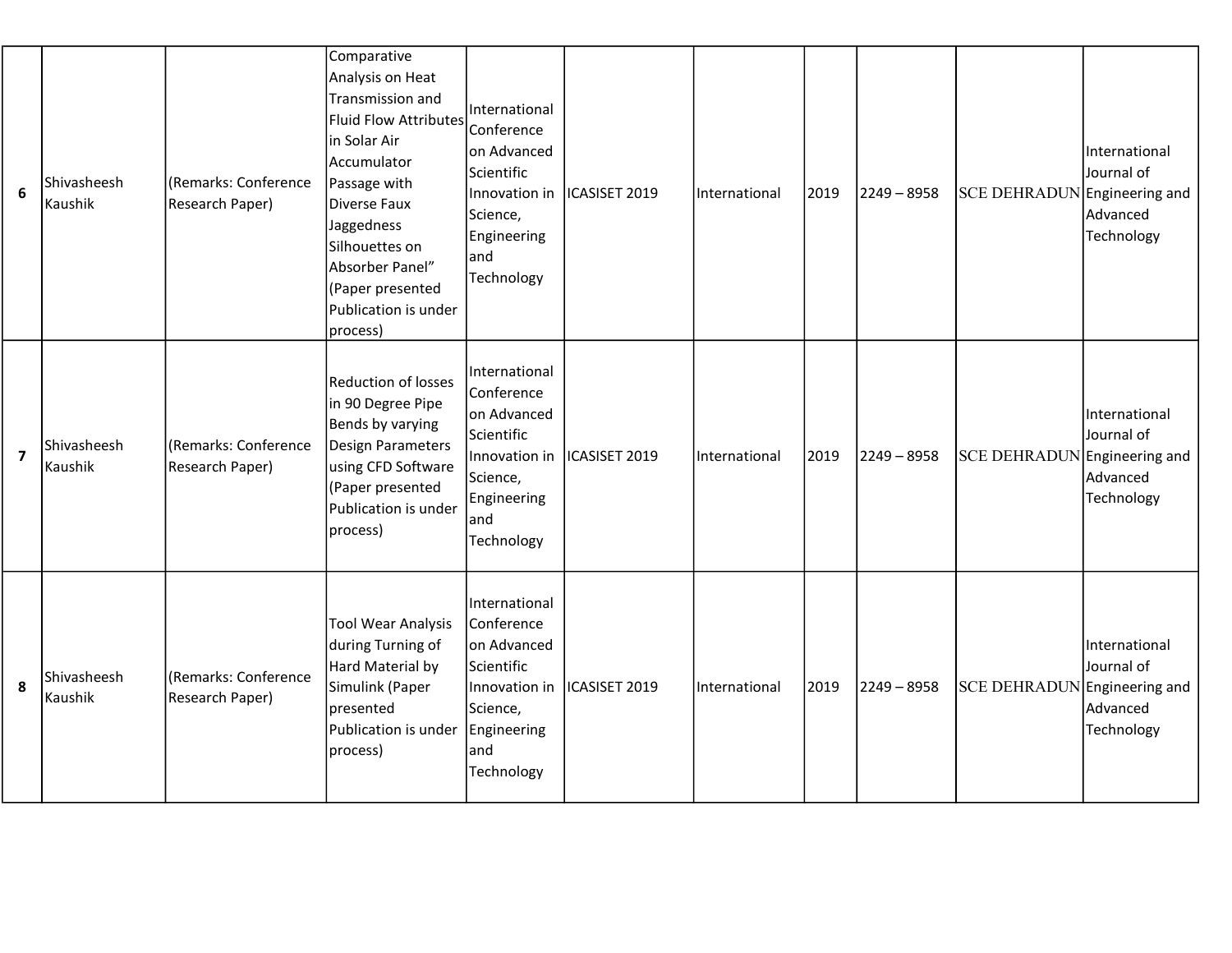| 9  | Mr. Ashutosh<br><b>Bhatt</b> | <b>Big Data</b><br>Governance and<br>Perspectives in<br>Knowledge<br>Management            | <b>Big Data</b><br>Governance and<br>Perspectives in<br>Knowledge<br>Management                                                                                          | Not<br>Applicable                                                                                            | Not Applicable                                                             | International   | 2018 | ISBN13:<br>97815225707<br>76 | <b>SCE DEHRADUN IGI Global</b> |                                                                                                               |
|----|------------------------------|--------------------------------------------------------------------------------------------|--------------------------------------------------------------------------------------------------------------------------------------------------------------------------|--------------------------------------------------------------------------------------------------------------|----------------------------------------------------------------------------|-----------------|------|------------------------------|--------------------------------|---------------------------------------------------------------------------------------------------------------|
| 10 | Shivasheesh<br>Kaushik       | (Remarks: Conference<br>Research Paper)                                                    | Reoriented<br>Prototype of Manua<br>Power Exerciser cum<br>Small<br>Capacity Electric<br>Generator for<br><b>Charging Home</b><br>Appliances at<br><b>Interior Areas</b> | Conference<br>on Recent<br>Innovations in<br><b>Emerging</b><br>Technology &<br>Science                      | RIETS-2018                                                                 | <b>National</b> | 2018 | ISSN: 2320-<br>2882          | <b>SCE DEHRADUN</b>            | <b>INTERNATIONAL</b><br><b>JOURNAL OF</b><br>CREATIVE<br><b>RESEARCH</b><br><b>THOUGHTS -</b><br><b>IJCRT</b> |
| 11 | Dr.Sandip Vijay              | Fundamentals<br>of Electronic Engineeri<br>ng                                              | Fundamentals<br>of Electronic Engine<br>ering                                                                                                                            | Not<br>Applicable                                                                                            | Not Applicable                                                             | International   | 2017 | 978-81-317-<br>6709-2        | <b>SCE DEHRADUN PEARSON</b>    |                                                                                                               |
| 12 | Dr.U.C Gupta                 | Applied Mathematics-<br>I(English)                                                         | Applied<br>Mathematics-I                                                                                                                                                 | Not<br>Applicable                                                                                            | Not Applicable                                                             | National        | 2016 |                              | <b>SCE DEHRADUN</b>            | Jai Prakash<br>nath publication                                                                               |
| 13 | Dr.U.C Gupta                 | Applied Mathematics-<br>II(English)                                                        | Applied<br>Mathematics-II                                                                                                                                                | Not<br>Applicable                                                                                            | Not Applicable                                                             | National        | 2016 |                              | <b>SCE DEHRADUN</b>            | Jai Prakash<br>nath publication                                                                               |
| 14 | Pankaj Goswami               | Stress-strain behaviour<br>of railway ballast under<br>static loading usning<br><b>FEM</b> | Stress-strain<br>behaviour of railway Emerging<br>ballast under static<br>loading usning FEM                                                                             | International<br>confrence on<br>developlemnt<br>in engineering engineering $\&$<br>& technology             | International<br>confrence on<br>Emerging<br>developlemnt in<br>technology | International   | 2016 | <b>ISSN 2229-</b><br>5518    | <b>SCE DEHRADUN IJSER</b>      |                                                                                                               |
| 15 | Pankaj Goswami               | Stability analysis of soil<br>slope kaliyassur village                                     | Stability analysis of<br>soil slope kaliyassur<br>village                                                                                                                | International<br>confrence on<br>Emerging<br>developlemnt<br>in engineering engineering $\&$<br>& technology | International<br>confrence on<br>Emerging<br>developlemnt in<br>technology | International   | 2016 | <b>ISSN 2229-</b><br>5518    | <b>SCE DEHRADUN IJSER</b>      |                                                                                                               |